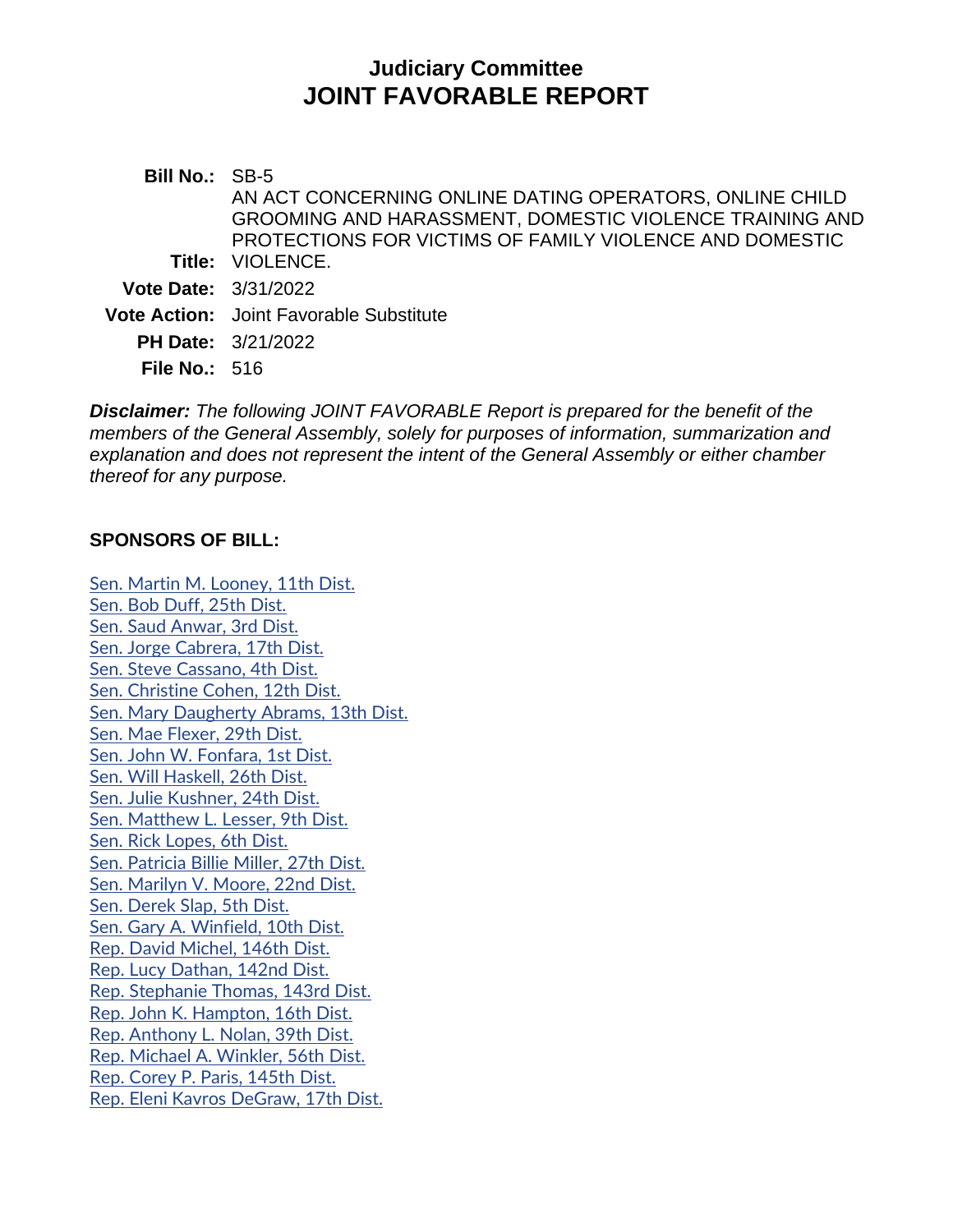[Rep. Robin E. Comey, 102nd Dist.](https://www.cga.ct.gov/asp/CGABillStatus/CGAMemberBills.asp?dist_code=%27102%27) [Rep. Maria P. Horn, 64th Dist.](https://www.cga.ct.gov/asp/CGABillStatus/CGAMemberBills.asp?dist_code=%27064%27) [Rep. Philip L. Young, 120th Dist.](https://www.cga.ct.gov/asp/CGABillStatus/CGAMemberBills.asp?dist_code=%27120%27) [Rep. Dorinda Borer, 115th Dist.](https://www.cga.ct.gov/asp/CGABillStatus/CGAMemberBills.asp?dist_code=%27115%27) [Rep. Amy Morrin Bello, 28th Dist.](https://www.cga.ct.gov/asp/CGABillStatus/CGAMemberBills.asp?dist_code=%27028%27) [Rep. Brian T. Smith, 48th Dist.](https://www.cga.ct.gov/asp/CGABillStatus/CGAMemberBills.asp?dist_code=%27048%27) [Rep. Hubert D. Delany, 144th Dist.](https://www.cga.ct.gov/asp/CGABillStatus/CGAMemberBills.asp?dist_code=%27144%27)

## **REASONS FOR BILL:**

Bill aims to establish several provisions to support victims of family or domestic violence. This includes requirements for identification on dating apps, establishing child grooming as a crime, creating grant programs to prevent criminal activity online, requiring domestic violence training for state employees, expanding assistance to children subjected to domestic violence, and prohibiting discrimination against victims of domestic or family violence.

**SUBSTITUTE LANGUAGE:** Language in Section 1 was changed to increase clarity regarding the bill's purpose. Language was added in Section 2(b) to ensure that foreign users of dating apps would be able to provide appropriate identifying documentation. In Section 10(g) "Equal Opportunity Employment Commission" was changed to "Equal Employment Opportunity Commission" for accuracy.

## **RESPONSE FROM ADMINISTRATION/AGENCY:**

## **Commission on Human Rights and Opportunities:**

Offers comments on the bill. States that Section 7 would clarify previous legislation that set the number of employees an employer must have before providing training regarding domestic abuse. This loophole left a large part of the working population vulnerable and will be rectified through this bill. Additionally, they comment on Section 10, which would rectify a loophole through which elected officials and their government entities were able to escape coverage from sexual harassment laws. The bill would close this loophole and make it clear that elected officials cannot use their position to harass others. They express general support for sections 8-10. The testimony draws attention to a change the bill would make concerning previous statutes which only made harassment actionable if it "substantially" interfered with someone's work. They state that action must be taken even if a victim is doing their best to prevent their victimizer from interfering with their work. Finally, the testimony expresses support for subsections (f) and (g) of subsection 10 which concern agreements that would have prevented individuals from filing complaints with or testifying before CHRO. Testimony ends by expressing strong support for the provisions mentioned.

## **Division of Criminal Justice:**

The testimony claims that they will take no position on the large majority of the bill, but raise points concerning Sections 5-6. The Division comments that many of the provisions in Section 5 are already covered in the State's Risk of Injury Statute. They do not oppose this section but recommend that a study be conducted to ensure that such conduct is covered in a collaborative manner. Recommendations from this study could be considered during the next legislative session. Regarding Section 6, the Division points out that additional funding would be necessary to administer grants as is described in the bill.

## **Department of Consumer Protection - Seagull, Michelle - Commissioner:**

Testimony offers comments on Sections 1-4 of the bill, which concern identity verification when using dating apps. DCP expresses appreciation for the goals of the bill, claiming that protecting victims of fraudulent activity online is important. Additionally, due to the extensive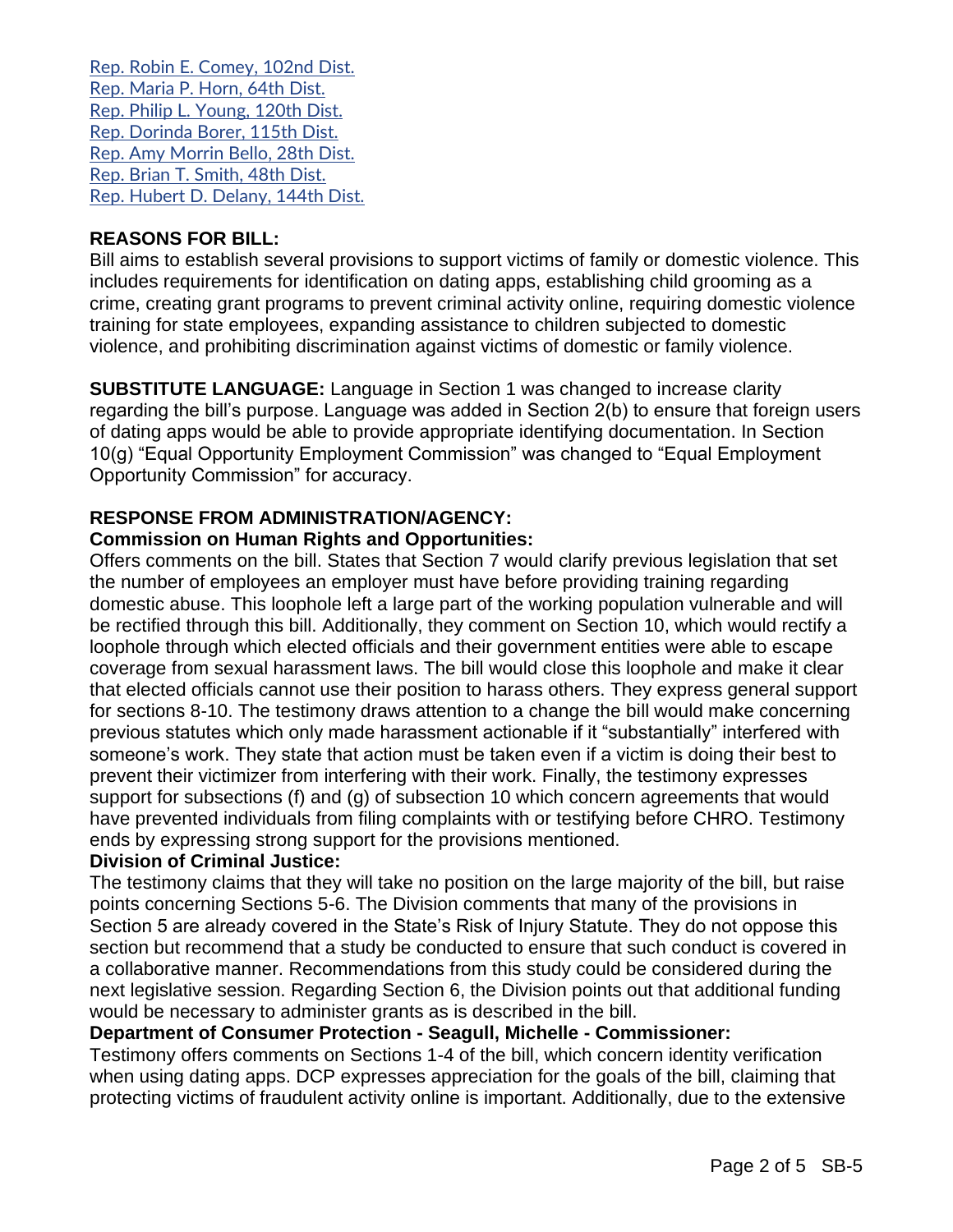nature of the bill, DCP would need to request additional resources in order to enforce it adequately.

# **Judicial Branch:**

The Judicial Branch's testimony concerns Section 5 of the bill and claims that the implementation of the penalty structure established would be difficult as it is currently written. The testimony requests that instead, penalties directly related to the crime of child grooming be established.

**Office of Chief Public Defender - Sullivan, Deborah Del Prete - Legal Counsel:** Express serious concerns with Section 5 of the bill, stating that a broad proposal was not recommended. Instead, it is recommended that a working group be created and tasked with crafting legislation that is agreed on by those who have previously worked on trafficking legislation.

# **NATURE AND SOURCES OF SUPPORT:**

**The Network Against Domestic Abuse - O'Connor, Karen Foley,**

**Domestic Violence Crisis Center - Adam, Suzanne,**

**Communications Ct Coalition Against Domestic Violence - Andrews, Liza - Director of Public Policy,**

**Women's Support Services - Ciano, Linda - Director of Community Engagement, Susan B. Anthony Project - Donovan, Alisha - Program Director,**

**Interval House - Foster, Mary-Jane - President and CEO,**

**Safe Haven, Greater Waterbury - Schlesinger, Lee - Executive Director, Center for Family Justice - Schlingheyde, Angela - Director of Civil Legal Court Advocacy Services:**

The organizations listed above offer similar testimony in support of the bill, specifically Sections 8-10, 13-23, and 26-27. The testimony begins by offering support for Sections 26- 27. The testimony states that currently Connecticut does not provide enough funding for programs in the domestic violence service system. For less than 0.01% of the state's budget these programs would be able to make a large impact on the lives of victims, particularly children, of domestic abuse. The Domestic Violence Crisis Center claims that the pandemic has isolated victims of domestic abuse, exacerbating issues both mental and physical. Additionally, they claim that, during the pandemic, length-of-stay in their safe houses tripled. Support for Sections 8-9 is offered. The testimony states that employers should play a large role in protecting their employees through creating an environment of support and resilience. Additionally, the training proposed in these sections would increase the safety of state employees and save millions of dollars through erasing drops in productivity due to harassment or assault. Comments in support of Sections 10 and 13-23 are also provided. These sections would create a protected class for victims of domestic abuse, shoring up vulnerabilities in individuals' lives. Currently, victims are only able to file discrimination complaints on the basis of gender or race. Ensuring stability in a victim's professional life is of paramount importance in providing them an opportunity to remove themselves from a potentially dangerous environment.

# **Match Group - Buse, Mark - Vice President:**

Offers testimony highlighting the focus dating apps take on user safety and security. The testimony offers support for the bill, stating that historically the MGAG has supported legislation which aims to increase user safety online. The testimony raises concerns over privacy and discrimination against the LGBTQ community, stating that the mandatory collection and storage of user data would be a violation of privacy and have an extremely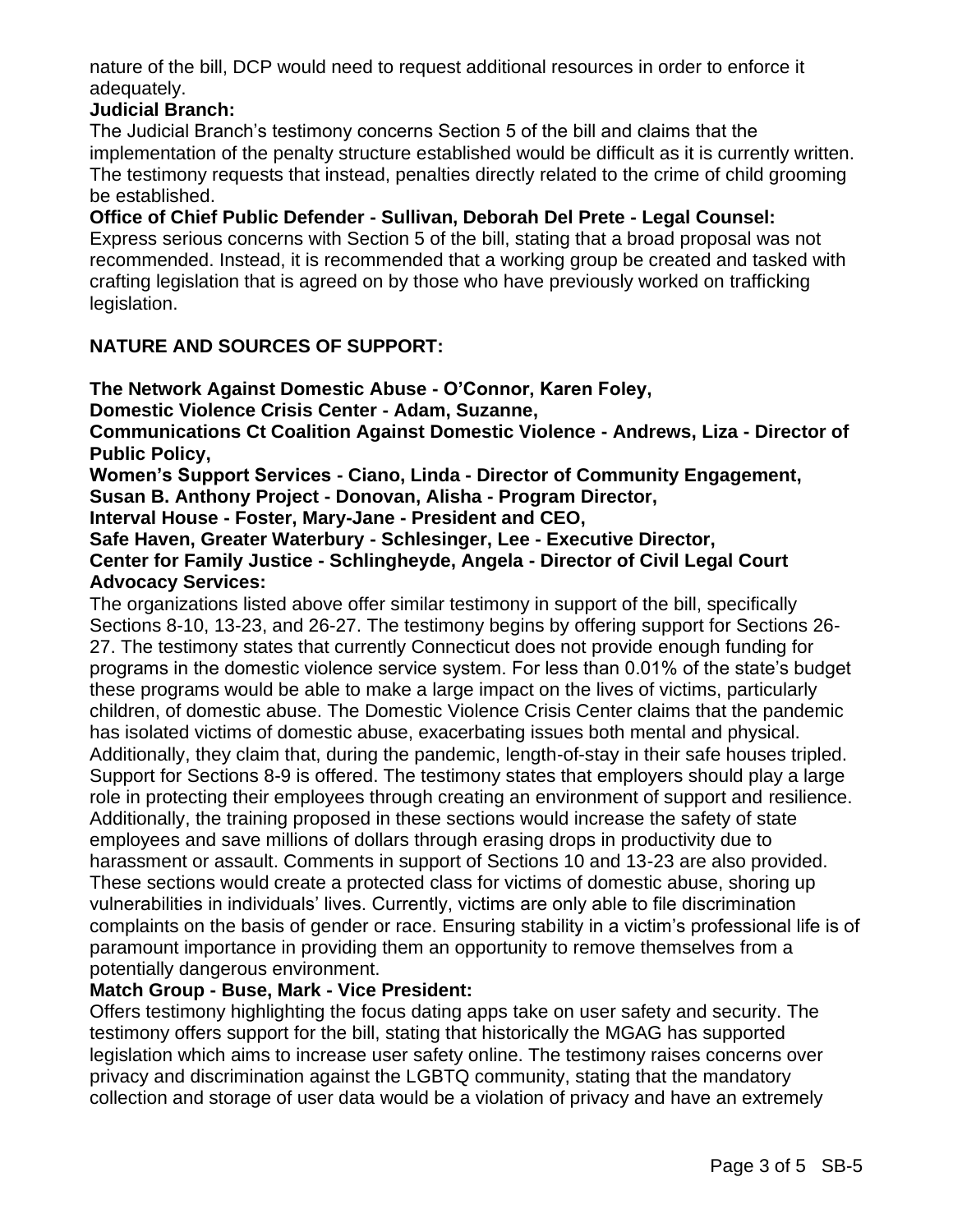negative impact on the LGBTQ community. The testimony also has concerns over the narrow scope of the bill, stating that the bill ignores evidence which shows that a large portion of victims of romance scams come from Facebook and Instagram, which would not be affected by the bill. The testimony ends with a pledge to work with members of the committee to increase safety for all users.

**Connecticut Women's Education and Relief Fund - Granato, Madeline - Policy Director:** Offers testimony in strong support of the bill, stating that they specifically support initiatives to strengthen provisions for victims of domestic violence in the workplace. They claim that the emotional and physical impact of domestic violence often carries over negatively into the workplace. Financial dependence on abusers can prevent victims from escaping dangerous situations. The testimony expresses support for Sections 8-9, which mandate domestic violence training for all state employees. Finally, the testimony expresses support for the expansion of antidiscrimination statutes.

**Connecticut Alliance to End Sexual Violence - Hamilton, Bethany - Executive Director:** Offers testimony in support of the bill, specifically in efforts to define and draw attention to the prevalence of grooming as a tactic for abuse and control. Despite this the testimony questions whether the provisions of the bill would increase accountability for actions aiming to sexually harm children before said harm occurs. The testimony also expresses support for provisions relating to individuals who harm others on dating apps be identified and held accountable as well as the removal of barriers relating to sexual harassment claims. The testimony requests a victim-centered approach to non-disclosure agreements. This would be accomplished through preventing employers to require the signage of NDAs as conditions to maintain employment, report or investigate workplace harassment, or as a mandatory part of a settlement. Additionally, employers would be prevented from requiring documentation ensuring that a victim is signing an NDA willingly. Victims would be ensured the ability to lodge complaints of sexual harassment with agencies, comply with valid requests for discovery, and exercise rights individuals have prior to labor laws. Finally, support is expressed for protection from discrimination for those who are victims of family violence, and a request is issued for the expansion of these elements to other victims of violent crimes.

## **Eleventh District - Looney, Martin - Senate President Pro Tempore & Senate Democrats:**

Senator Looney and Senate Democrats offer similar testimony in support of the bill. The testimony begins by establishing that it is the State's responsibility to protect children in violent households. Further support is expressed for a program that will ensure funding to new advocates that assist children in homes with domestic violence. The testimony also submits support for provisions requiring employers to make reasonable accommodations for employees that are victims of domestic violence. The testimony expresses support for Sections 1-6. This support begins with Sections 1-4, which would combat online abuse through requiring the verification of users of dating apps. Section 5, which would establish "child grooming" as a crime, is praised. Support is also offered for Section 6 which creates a training and education program to prevent online abuse. The testimony continues by expressing support for provisions that would make employers liable for sexual harassment in the workplace through the removal of language requiring harassment to be "substantial" in interfering with an individual's work. A final statement is given, summarizing the provisions of the bill as those that would help victims by extending assistance in times of need and preventing injustices before they occur.

## **Anti-Defamation League Connecticut - Sobel, Stacey:**

ADL's testimony expresses support for attempts to end online hate and applaud the committee for continuing to make said attempts a priority. The testimony states that the